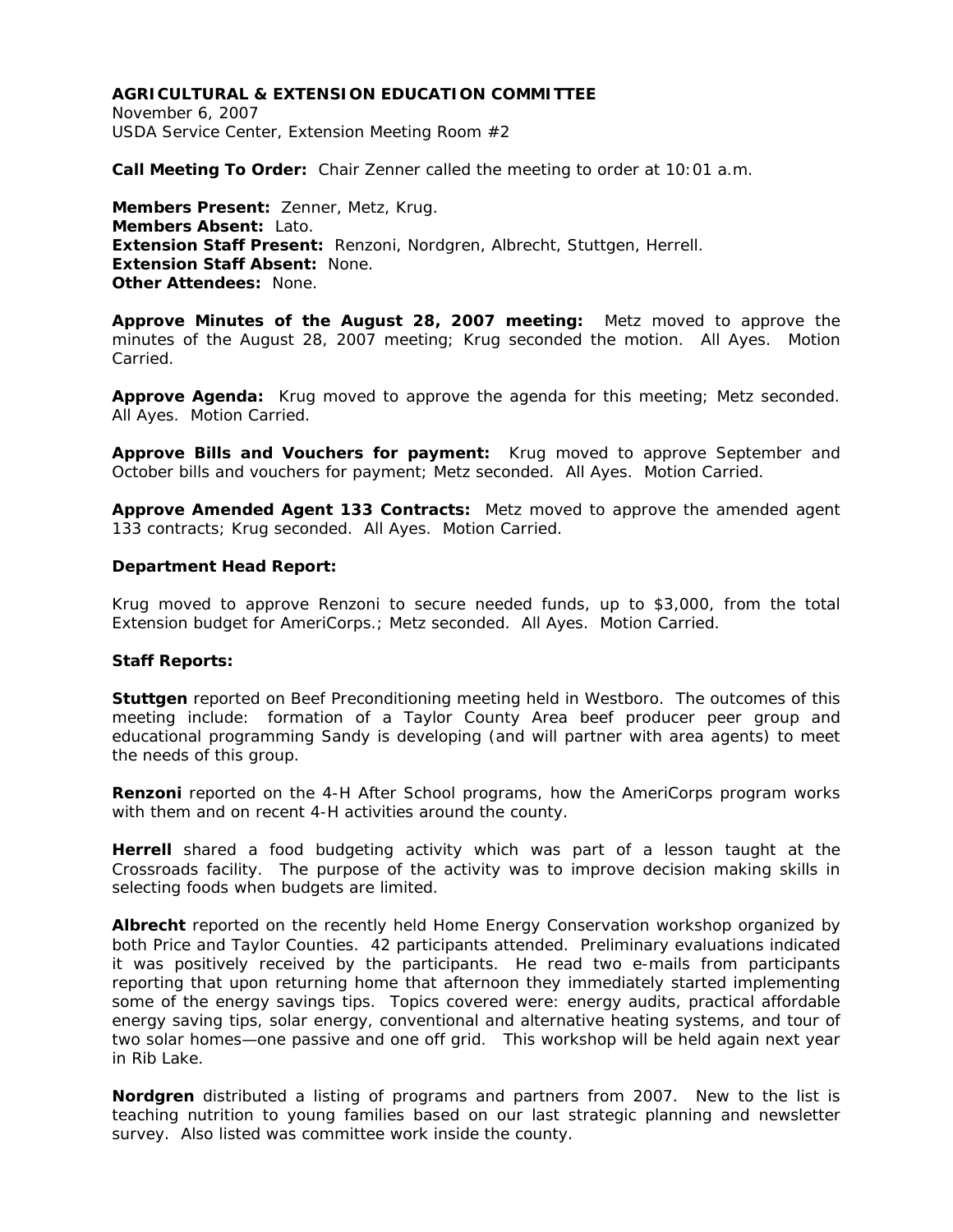**Next Committee Meeting:** The next meeting of the Agricultural & Extension Education Committee will be Tuesday, January 8 at 10:00 a.m.

**Adjournment:** With no further business, Krug moved to adjourn the meeting at 11:55 a.m.; Metz seconded. All Ayes. Motion Carried.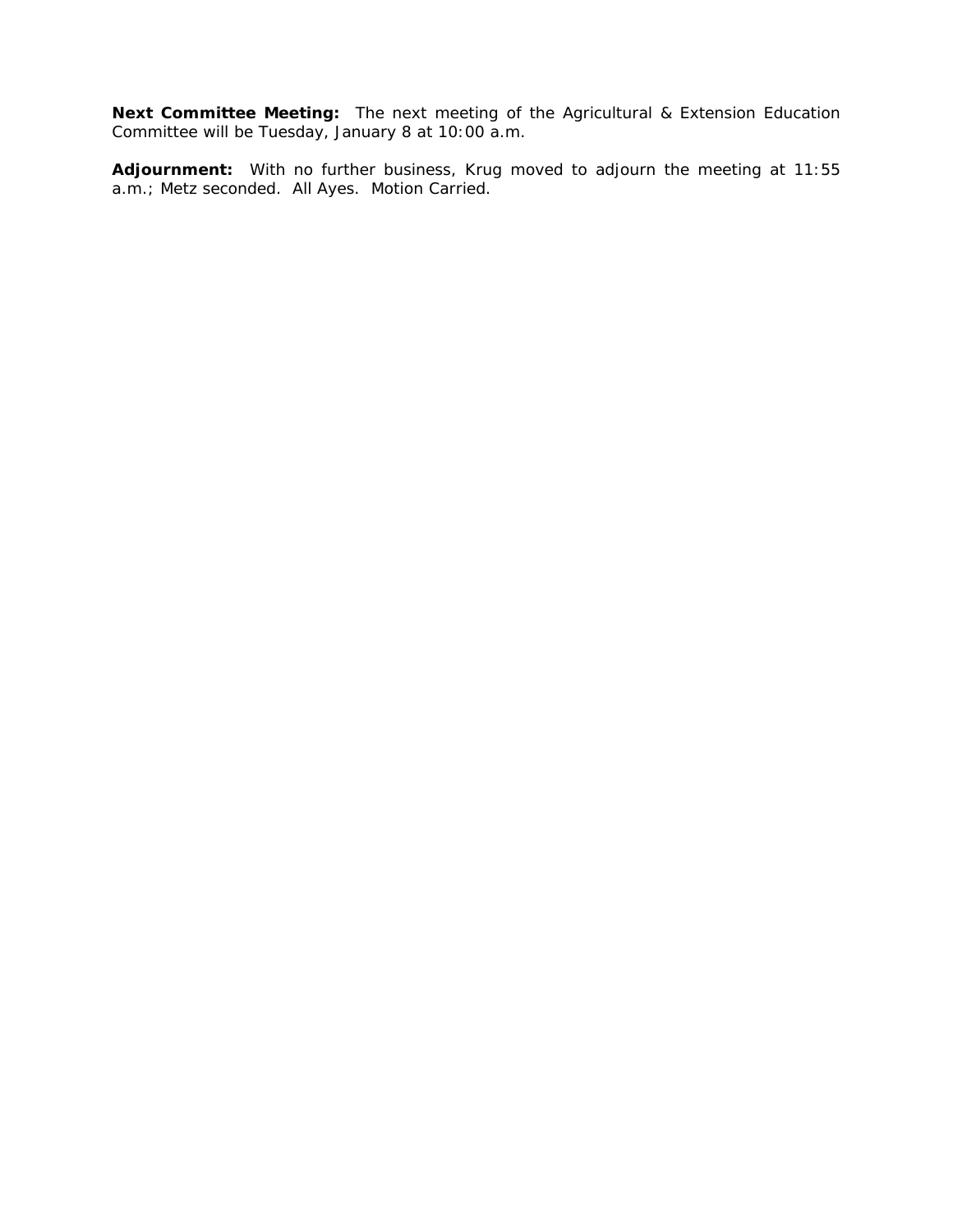# **AGRICULTURAL & EXTENSION EDUCATION COMMITTEE**

August 28, 2007 USDA Service Center, Extension Meeting Room #2

**Call Meeting To Order:** Chair Zenner called the meeting to order at 9:30 a.m.

**Members Present:** Zenner, Metz, Lato, Krug. **Members Absent:** None. **Extension Staff Present:** Renzoni, Nordgren, Albrecht, Stuttgen, Herrell. **Extension Staff Absent:** None. **Other Attendees:** Sue Buck, UW-Extension Central District Director.

**Approve Minutes of the July 10, 2007 meeting:** Lato moved to approve the minutes of the July 10, 2007 meeting; Metz seconded the motion. All Ayes. Motion Carried.

**Approve Agenda:** Krug moved to approve the agenda for this meeting; Lato seconded. All Ayes. Motion Carried.

**Approve Bills and Vouchers for payment:** Metz moved to approve July and August bills and vouchers for payment; Krug seconded. All Ayes. Motion Carried.

**Approve 2008 Department Budget:** Metz moved to approve the 2008 department budget as presented; Lato seconded. All Ayes. Motion Carried.

**Department Head Report:** Discussion on the WACEC Meeting in Stevens Point next June and an update on the status of the AmeriCorps/4-H After School program.

### **Staff Reports:**

**Nordgren** shared the food safety activity she used at three senior meal sites in July and the display which was at the county fair. WNEP taught the same lesson in a different way at the other five sites because they were income eligible. This food storage lesson was used because of a concern that many meal site participants save food and milk from their meal to take home, yet stay at the site to socialize, thus jeopardizing their own health when the food is not refrigerated immediately after eating. Committee members and staff took part in the lesson which emphasized refrigeration of leftovers within two hours after eating, how protein foods are very susceptible to food spoilage, and use of shallow containers to cool foods more rapidly in refrigerator.

**Stuttgen** presented information regarding milk quality in Taylor County. According to AgSource, of those dairies testing milk in July in Taylor County, the average herd size is 69, milk production is 20,166 lbs, average SCC is 361,000 and average LS is 3.3. Using these numbers, Stuttgen computed the first worksheet used in Milk Money team meetings. These calculations conclude that the average Taylor County dairy did not realize \$935 for July's production and premium opportunities. Stuttgen is working to promote and utilize the UWEX Milk Money program.

**Renzoni** reported on the success of this year's fair. Attendance was up, very few complaints were heard and project judging went well for the most part.

**Herrell** reported on WNEP nutrition lessons at Indianhead Food Pantry. She provided examples of lessons and recipes used for food sampling. Many of the pantry users impacted by the nutrition education materials provided are seniors. Some of the Community Garden vegetables are being donated to the food pantry and vegetable recipe booklets with preparation and storage ideas are available for participants to take home.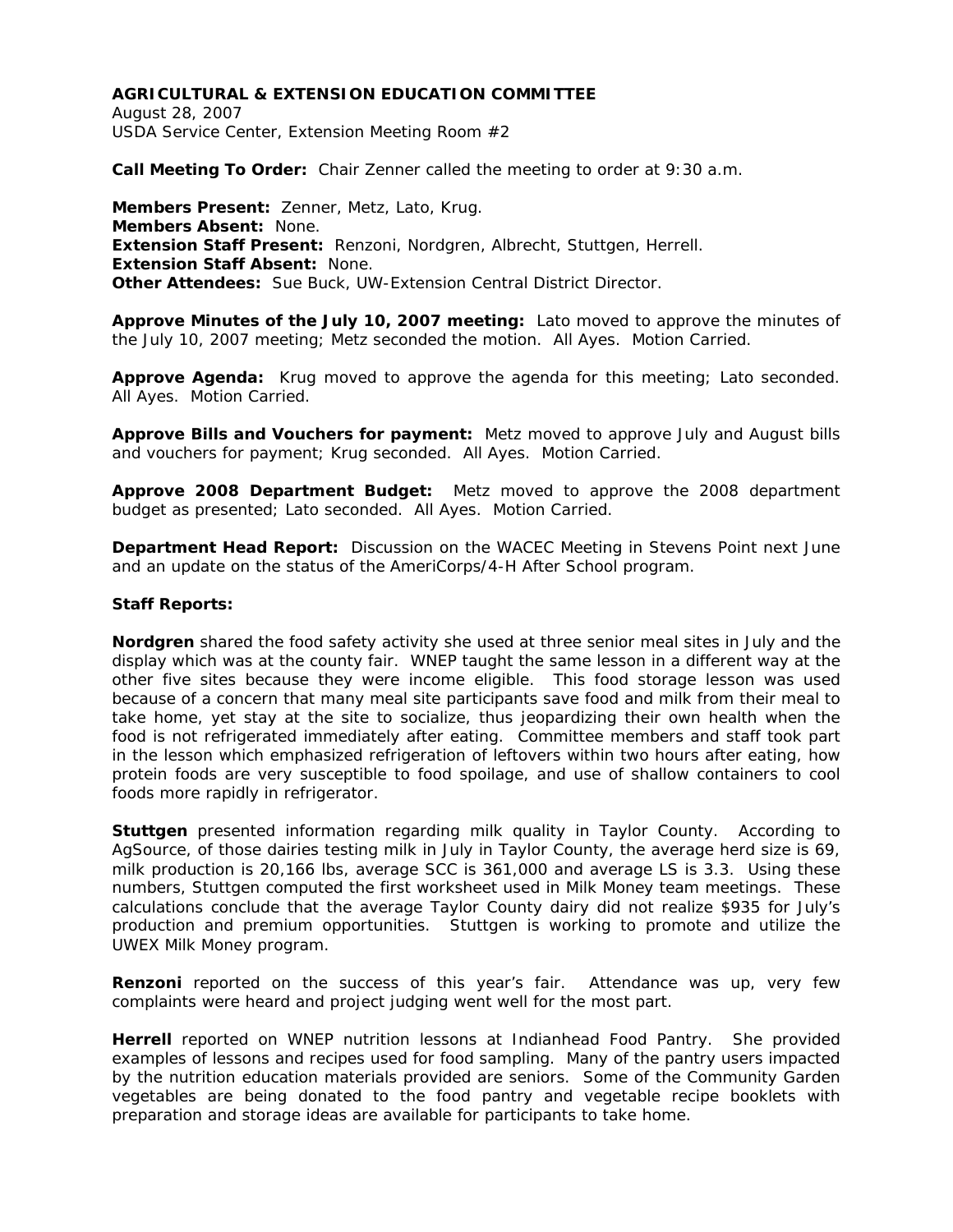**Albrecht** reported on his work with the Taylor County Recycling Authority in helping analyze recycling service bids. He used the varying bid information and developed a system to compare by tons. Bids came in at monthly costs, container costs and per ton costs. His work helped recycling group to make an informed decision. He also shared a document he put together for the Taylor County Executive Committee which asked him to work on the 2010 census and address updates.

**Next Committee Meeting:** The next meeting of the Agricultural & Extension Education Committee will be Tuesday, November 6 at 10:00 a.m.

**Adjournment:** With no further business, Lato moved to adjourn the meeting at 11:12 a.m. with Zenner and Metz attending the afternoon session with UW-Extension Chancellor David Wilson; Krug seconded. All Ayes. Motion Carried.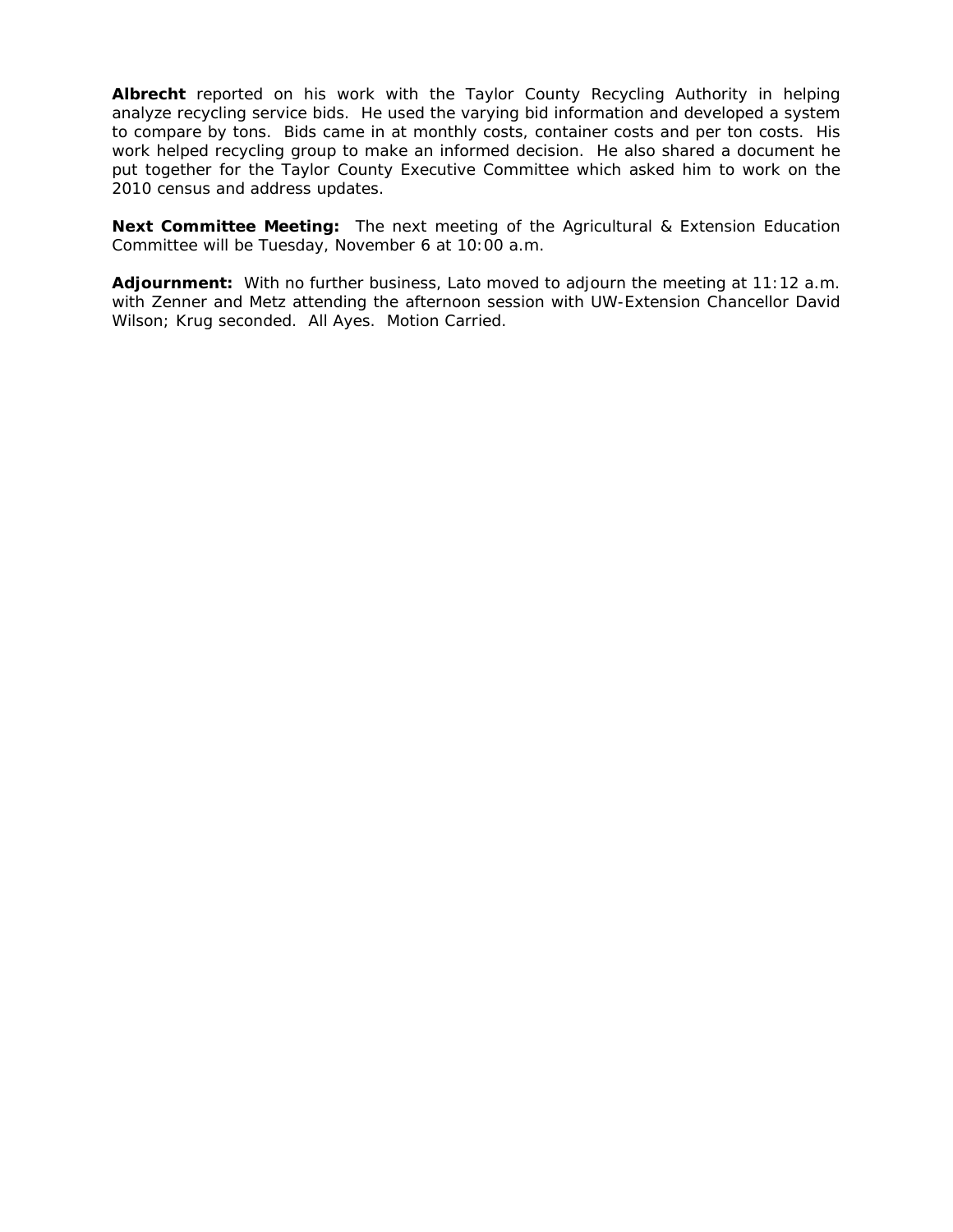# **AGRICULTURAL & EXTENSION EDUCATION COMMITTEE**

July 10, 2007 USDA Service Center, Extension Meeting Room #2

**Call Meeting To Order:** Chair Zenner called the meeting to order at 10 a.m.

**Members Present:** Zenner, Metz, Lato, Krug. **Members Absent:** None. **Extension Staff Present:** Renzoni, Nordgren, Albrecht, Stuttgen, Herrell. **Extension Staff Absent:** None. **Other Attendees:** None.

**Approve Minutes of the May 1, 2007 meeting:** Metz moved to approve the minutes of the May 1, 2007 meeting; Krug seconded the motion. All Ayes. Motion Carried.

**Approve Agenda:** Lato moved to approve the agenda for this meeting; Krug seconded. All Ayes. Motion Carried.

**Approve Bills and Vouchers for payment:** Lato moved to approve May and June bills and vouchers for payment; Krug seconded. All Ayes. Motion Carried.

**Line Item Transfer:** Krug moved to approve a \$2,000 line item transfer from Outlay/Printer to Copier PMs; Lato seconded the motion. All Ayes. Motion Carried.

**Department Head Report:** Renzoni reported he had several good candidates to consider for the AmeriCorps position. He will be hiring for the position soon.

## **Staff Reports:**

**Albrecht** reported on the 2010 census work that will need to be done this fall and spring: updating the census address list. This will be a critical issue as Taylor County is currently working on updating its uniform address code and address assignments. The impact of having an accurate census count is substantial: the end numbers and data are used for 10 years and are critical in the allocations of state and federal aid to local governments, schools, grants, health….. Albrecht was instructed to attend a pending Census 2010 informational meeting to learn more about the process and deadlines. He needs to work closely with the Zoning Department and be informed about the updating of the new addresses.

Albrecht also reported on the recent work on the Rib Lake improvement project. He is working with them in a sediment study that entailed removal of 5 cu yd. of lake sediment and testing it for compostability, product content analysis, and possible end uses. A \$7,000 grant was given to UW-Eau Claire and a student will be working on the project along with Albrecht.

**Nordgren** shared the research learned from the Pathways to Financial Success Conference she attended in Stevens Point in July. Of most interest was the research about behavior change which is directly related to teaching financial concepts in the Managing Your Money class and Who Gets Grandma's Yellow Pie Plate. Teaching money management skills may not be enough for people to be successful with their money and resources. They need skills, information and motivation.

Nordgren also reviewed the results from a six month evaluation of people attending Who Gets Grandma's Yellow Pie Plate program in November. The six month evaluation indicated people were sharing information and talking to family and friends about how to distribute their own non-titled properties after they are gone.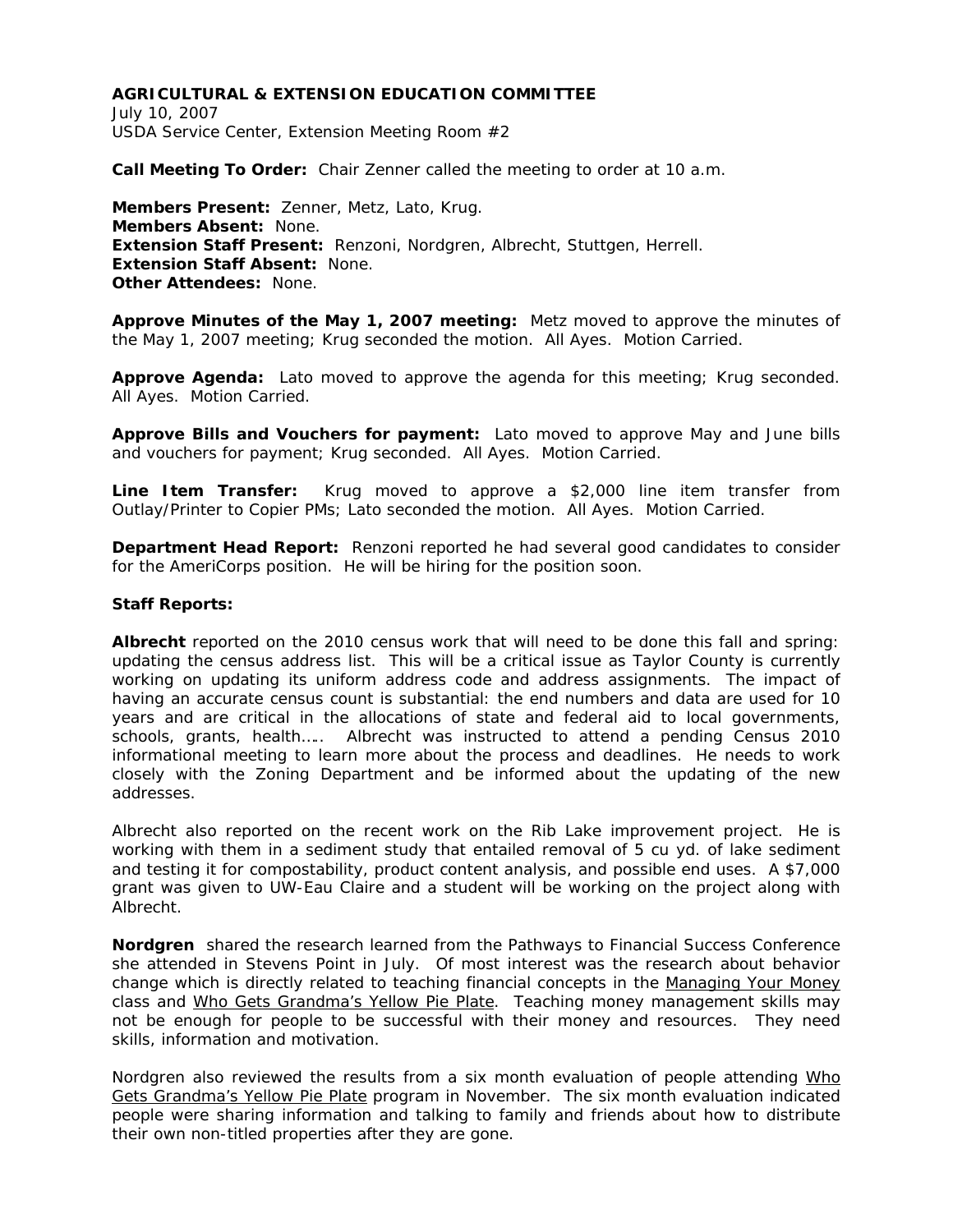**Stuttgen** reported on her involvement with the Compost Barn Tour & Update held on June 14 on the Bunkleman farm in Stetsonville. This program was held in conjunction with Clark, Marathon & Taylor County's UWEX offices. Seventy-two interested persons from around WI attended. During the program, Stuttgen presented information regarding Managing Environmental Mastitis. Environmental mastitis pathogens are the biggest concern of producers utilizing compost bedded barns. These same pathogens are of concern in all housing arrangements. Stuttgen instructed participants about how keeping the environment clean and dry and how pre-milking sanitation impacts environmental mastitis infection rate.

**Renzoni** showed a FACE video on parents, youth and alcohol. He then led a discussion about alcohol drinking at the fair.

**Herrell** shared a learn-while-you-wait display and lesson taught at WIC. Participants learned how to compare nutritional content of whole, 2%, and 1% milk and were encouraged to offer low-fat milk to their families. She also provided a demonstration of a milk containing "Smoothie" as an alternative to high sugar beverages. 4-H summer camp participants also took part in a nutritious beverage activity in June.

**Next Committee Meeting:** The next meeting of the Agricultural & Extension Committee will be Tuesday, August 28 at 9:30 a.m.

**Adjournment:** With no further business, Lato moved to adjourn the meeting at 12:25 p.m.; Metz seconded. All Ayes. Motion Carried.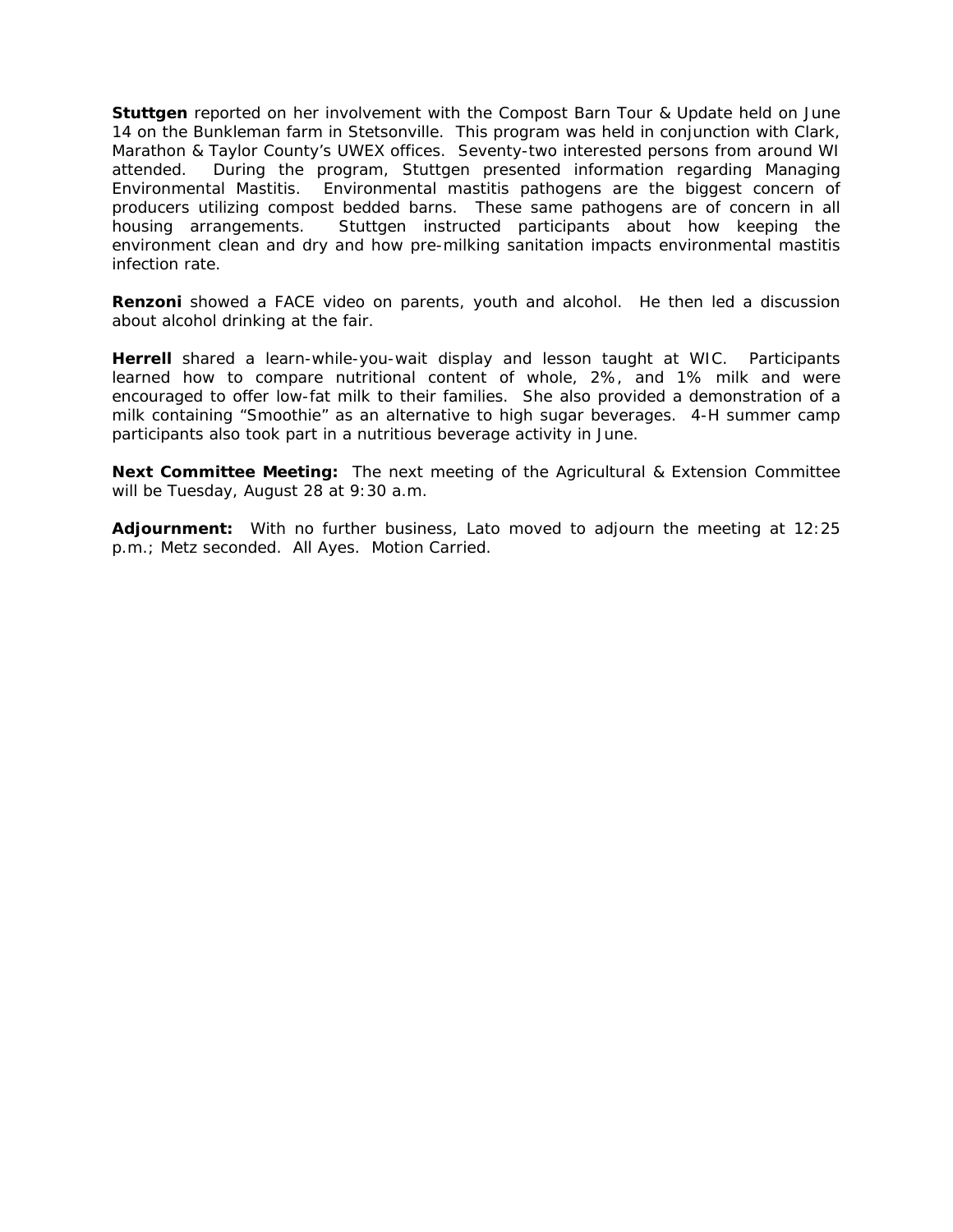## **Agricultural & Extension Committee Meeting USDA Service Center, Extension Meeting Room #2 May 1, 2007**

Chairman Zenner called the meeting to order at 10:00 a.m.

Members present included: Chuck Zenner, Jim Metz, Wayne Lato, and Dave Krug.

Extension Staff present: Dan Renzoni, Peggy Nordgren, Arlen Albrecht.

Motion by Metz, second by Krug to approve the amended agenda for this meeting. Motion carried.

Motion by Krug, second by Lato to approve the minutes of the March 6, 2007 meeting. Motion carried.

Motion by Metz, second by Lato to approve bills and vouchers for payment. Motion carried.

**Department Head Report –** Renzoni reported on the status of hiring for the AmeriCorps position.

Renzoni, Lato, and Metz reported on the State WACEC conference in Madison where Jim was awarded his 5 year award. Nordgren discussed the process of looking for a new color printer or copier. She reported that UWEX will probably be leasing a color copier because it was more cost effective. Nordgren also explained the cost share process for WNEP.

Motion by Metz, second by Lato to send/advance to Personnel Committee request for reclassification of UW-Extension administrative assistant positions from grade 10 to 11. Motion carried.

Motion by Krug, second by Metz to authorize Zenner to approve WNEP budget/grant when it is completed. Motion carried.

# **Staff Reports**

**Herrell** – no report (at Lincoln County).

**Albrecht** reported on his work with the Taylor County Comprehensive Land Use Plan. He stated the public open houses were held in Rib Lake, Gilman and Medford. There was public input and some corrections were made to the maps. The Land Use Advisory Committee would be acting on a motion to officially accept the draft and pass it on to the County Board which would then schedule public hearings on the plan. This should take place in May and June.

Another topic covered was the team work done by Price County UWEX, Taylor Co UWEX, and LCD and DNR on the Land Stewardship Conference held in Rib Lake. There were 117 registered participants and evaluations indicated a great success. Albrecht taught two sessions, Fish Pond Health and Utilizing Your Own Wood in Creative Projects.

Finally, he talked about the work accomplished to date in the Community Gardens, applying for a Weather Shield Lite Foundation grant to advance the gardens along, and the workshop to discuss the rules and procedures of the Community Gardens and the Square Foot Garden technique.

**Nordgren** discussed the program Taking Care of You: Powerful Tools for Caregiving, which she has been co-sponsoring and teaching in cooperation with the Taylor County Commission on Aging since 2002. Powerful Tools is a six-week curriculum that helps caregivers build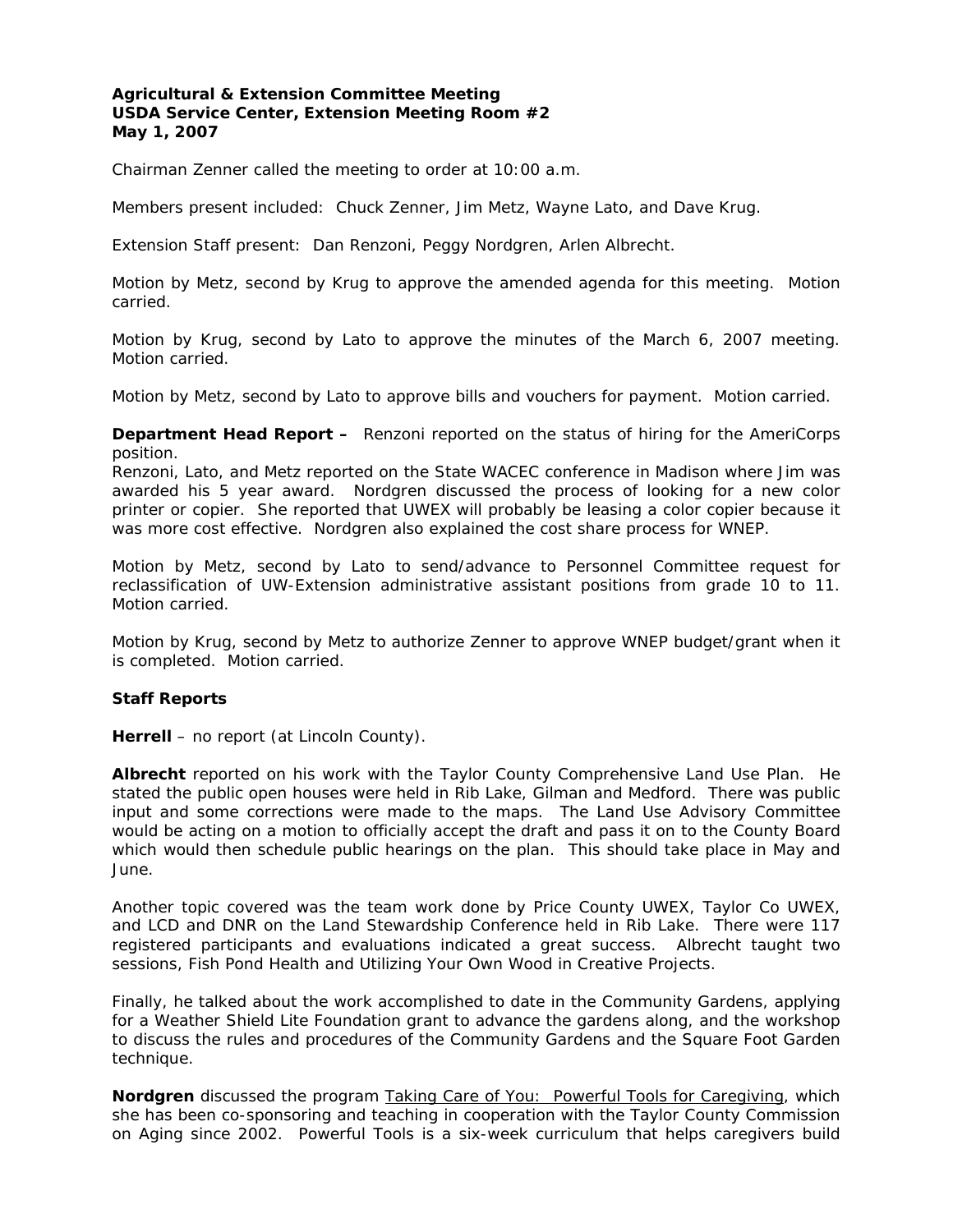better communication skills with family members and care receiver, reduce personal stress, set important and realistic goals, learn how to make tough decisions, and communicate effectively with medical staff. Since 2002, six classes have been held with 44 people participating. The surveys of participants before and after the program shows participants are slightly more aware of services in the area and are using more of them, they have gained confidence in their caregiving tasks, fit in more relaxation for them and began using the tools they were taught to help them with caregiving. As a result of the programs, two support groups have been formed and three class reunions have been held with at least 20 people attending each time.

**Stuttgen** – no report (at Madison for new colleague orientation).

**Renzoni** reported on 4-H Camp counselor training and camp planning, the new 4-H Club development in Rib Lake, and the adult leader adventure training weekend in May.

The next Ag & Extension Committee meeting will be held on July 10, 2007 at 10:00 a.m.

Meeting was adjourned at 11:50 a.m. by call of the chairman.

Respectfully submitted,

Dan Renzoni, 4-H Agent UW-Extension DR:sec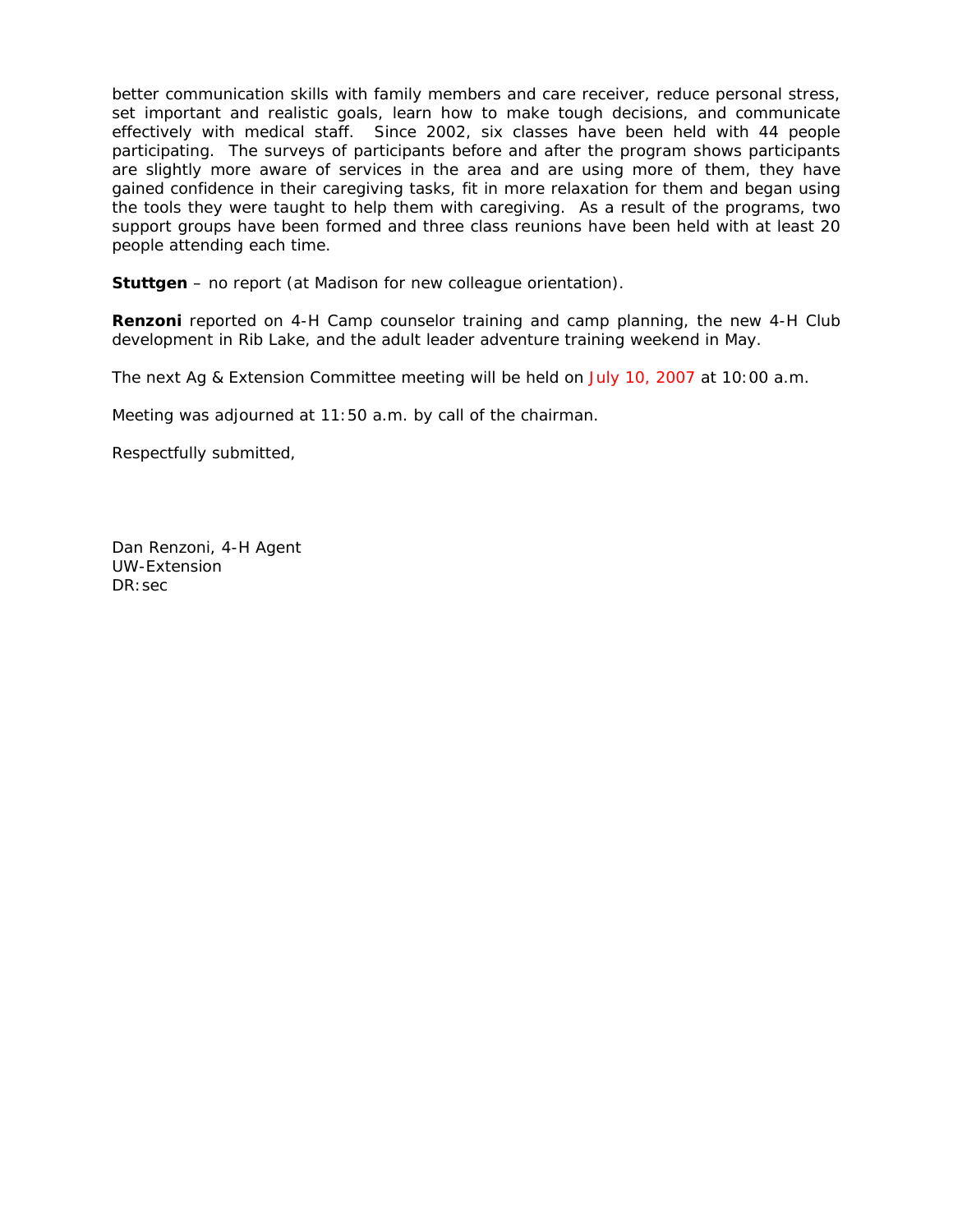#### **Agricultural & Extension Committee Meeting USDA Service Center, Extension Meeting Room #2 March 6, 2007**

Chairman Zenner called the meeting to order at 10:00 a.m.

Members present included: Chuck Zenner, Wayne Lato, Jim Metz, and Dave Krug.

Extension Staff present: Dan Renzoni, Peggy Nordgren, Arlen Albrecht, Brenda Herrell, and Sandy Stuttgen.

Motion by Lato, second by Metz to approve the agenda for this meeting. Motion carried.

Motion by Krug, second by Lato to approve the minutes of the January 2 and February 9, 2007 meetings. Motion carried.

Motion by Metz, second by Lato to approve bills and vouchers for payment. Motion carried.

Sandy Stuttgen was introduced. Sandy joined the UW-Extension team on March 1, 2007, as Agriculture Educator for Taylor County.

**Department Head Report -** Dan reminded everyone about the WACEC Meeting in Madison. Jim Metz expressed interest in attending. Lato will be there and has a room.

**Closed Session (Pursuant to S. 19.85 (1) Wisconsin Statutes)** Motion by Lato, second by Metz to go into closed session for the sole purpose of faculty/staff performance reviews. Motion carried. Closed session began at 10:10 a.m.

Upon completion of faculty/staff reviews, motion by Metz, second by Krug to reconvene in open session. Motion carried. Open session reconvened at 11:20 a.m.

Motion by Krug, second by Metz to accept all agent/staff evaluations as satisfactory for 2006 accomplishments. Motion carried.

The next Ag & Extension Committee meeting will be held on May 1, 2007 at 10:00 a.m.

The meeting donut fund was reported as being low. Forty dollars was collected to be deposited to the donut fund.

Motion by Lato, second by Metz to adjourn the meeting at 11:25 a.m. Motion carried. Meeting was adjourned at 11:25.

Respectfully submitted,

Dan Renzoni, 4-H Agent UW-Extension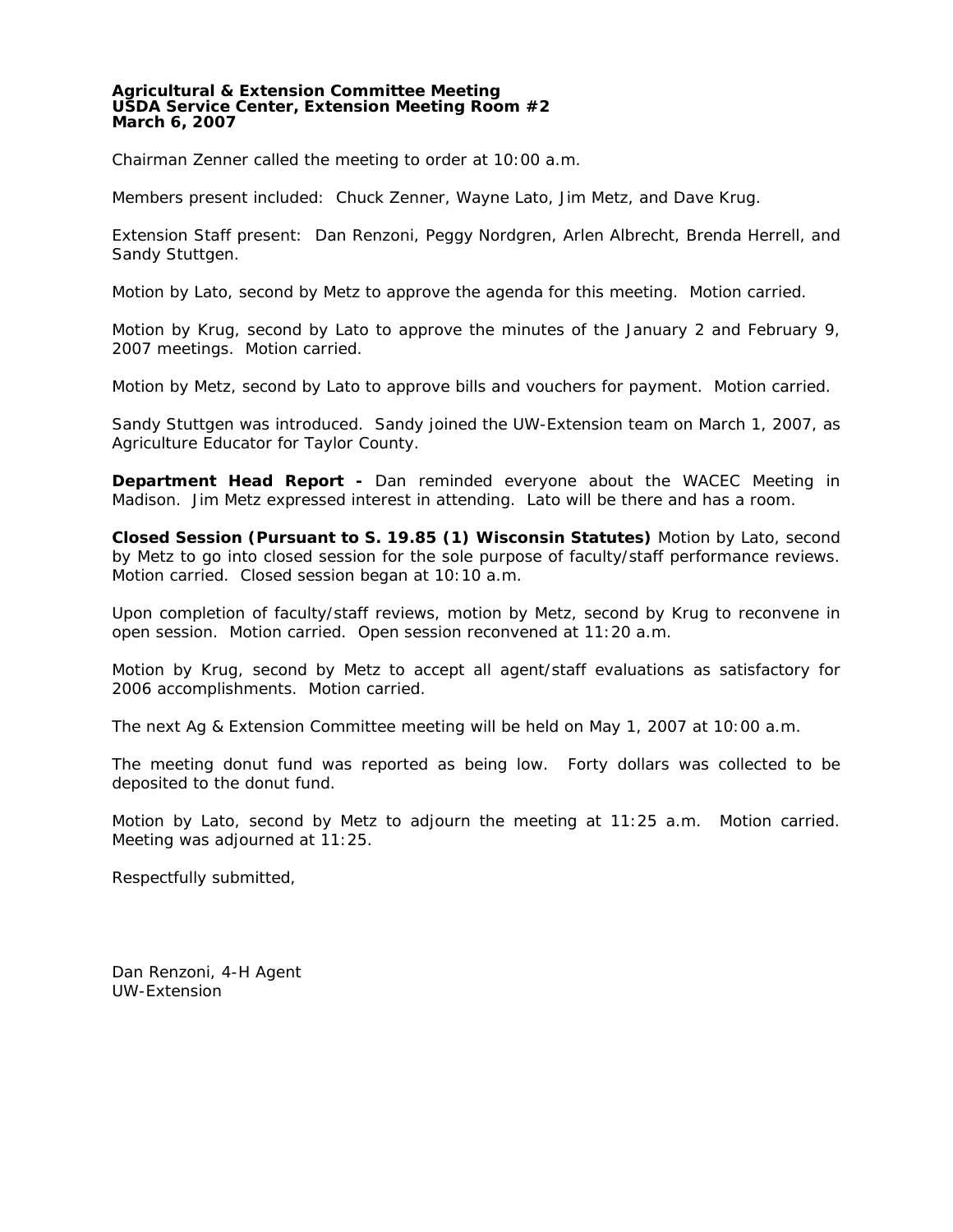#### **Agricultural & Extension Committee WisLine Meeting USDA Service Center, Extension Meeting Room #1 February 9, 2007**

Chairman Zenner called the meeting to order at 9:35 a.m.

Members present included: Chuck Zenner, Wayne Lato, Jim Metz, and Dave Krug.

Extension Staff present: Dan Renzoni

Motion by Lato, second by Metz to approve the agenda for this meeting. Motion carried.

**Closed Session (Pursuant to S. 19.85(1) Wisconsin Statutes)** Motion by Krug, second by Lato to go into closed session for the sole purpose of discussing hiring Sandra Stuttgen for Ag Agent position. Motion carried. Closed session began at 9:40 a.m.

Upon completion of discussion, motion by Metz, second by Lato to reconvene in open session. Motion carried. Open session reconvened at 9:50 a.m.

Motion by Lato to offer position to Sandra Stuttgen at salary of \$22,500. Motion carried.

Motion by Krug, second by Metz to adjourn the meeting at 9:55 a.m. Motion carried. Meeting was adjourned at 9:55.

Respectfully submitted,

Dan Renzoni, 4-H Agent UW-Extension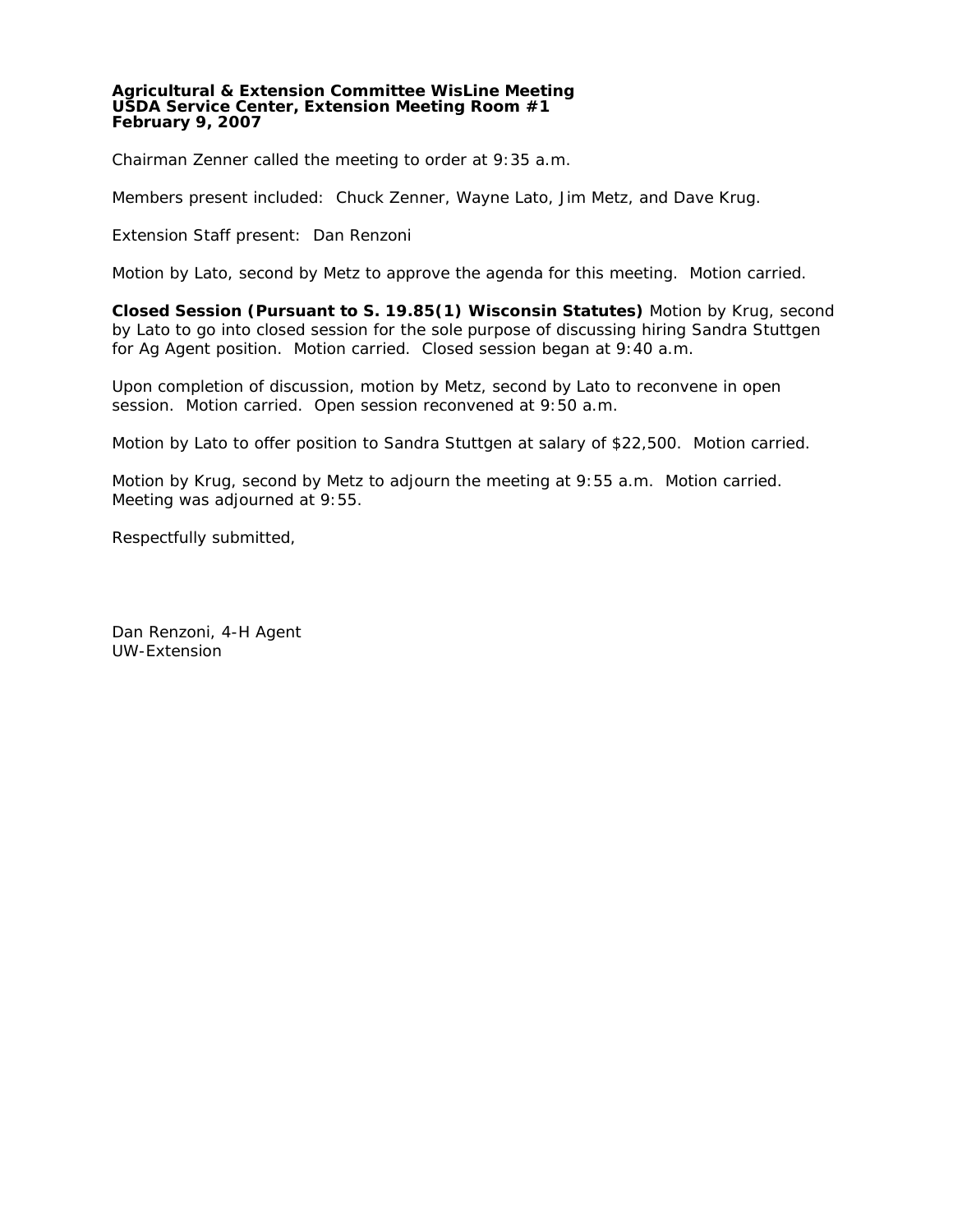# **Agricultural & Extension Committee Meeting USDA Service Center, Extension Meeting Room #2 January 2, 2007**

Chairman Zenner called the meeting to order at 10:00 a.m.

Members present included: Chuck Zenner, Jim Metz, Wayne Lato, and Dave Krug.

Extension Staff present: Dan Renzoni, Peggy Nordgren, Arlen Albrecht.

Motion by Lato, second by Krug to approve the agenda for this meeting. Motion carried.

Motion by Lato, second by Metz to approve the minutes of the November 7, 2006 meeting. Motion carried.

Motion by Krug, second by Metz to approve bills and vouchers for payment. Motion carried.

**Department Head Report –** Dave Krug, Wayne Lato, and Arlen Albrecht will attend the January 5, 2007 WACEC meeting.

Motion by Metz, second by Lato to appoint Dan Renzoni as the UW-Extension Department Head of Taylor County for the period of January 1, 2007 through December 31, 2007. Motion carried.

## **Staff Reports**

**Renzoni** reported on the Youth Leadership Institute he is initiating for 4-H youth and adult leaders in Taylor County. It will combine Responsibility Based Culture, 7 Habits of Highly Effective Teens and Emotional Intelligence. There will be readings, youth led discussions, journaling and plan developments. Eight youth have signed up so far, I expect about 7 more. We are starting our once per month sessions on January 15.

Herrell – no report (at Lincoln County).

**Albrecht** reported on his work with the Friends of the Downtown, in particular with the recent business survey. He helped them design questions they needed answered and had them reviewed by the Center for Economic Development-UWEX. He is now working on compiling and analyzing the data, with a future goal of presenting the information to City Council and the Medford Development Foundation so that all will better understand the economic and social importance of the downtown area.

**Nordgren** shared the results of a needs assessment she completed directed at the clergy and financial institution personnel related to financial management needs of families in Taylor County. She compared the surveys completed in 2006 with identical surveys which she sent in 1995 with the same two groups of people. Committee was asked to compare the results from both sets of surveys. Although there were some minor differences, the consensus of the committee was that financial issues have not changed much in 10 years. Families still spend more than they have and they don't plan ahead.

**Agriculture Educator** – no report (position vacant).

The next Ag & Extension Committee meeting will be held on March 6, 2007 at 10:00 a.m.

Motion by Metz, second by Krug to adjourn the meeting at 11:55 a.m. Motion carried. Meeting was adjourned at 11:55.